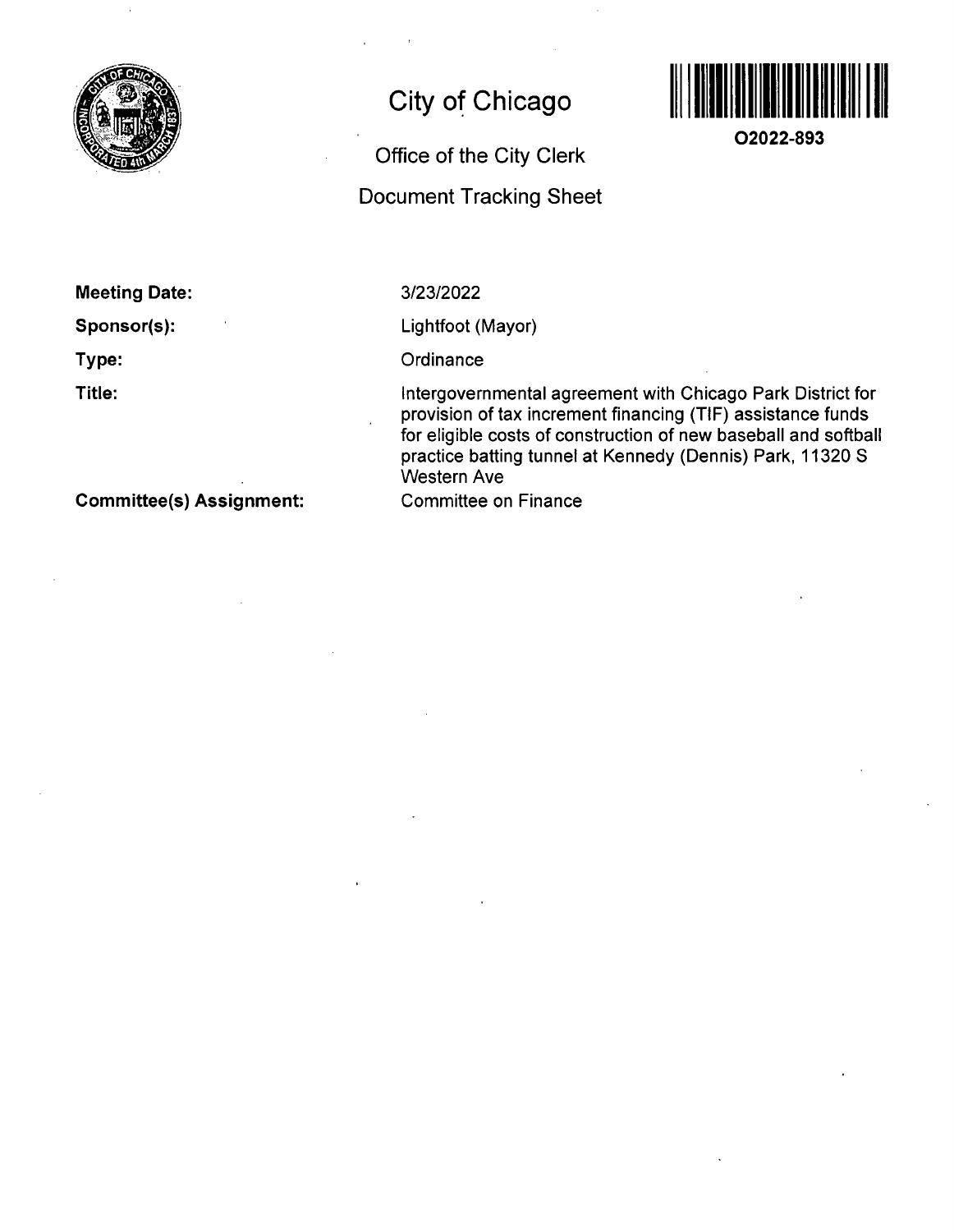

### OFFICE OF THE MAYOR

#### CITY OF CHICAGO

LORI E. LIGHTFOOT MAYOR

ä,

March 23, 2022

## TO THE HONORABLE. fHE CITY COUNCIL OF THE CITY OF CHICAGO

Ladies and Gentlemen:

At the request of the Commissioner of Planning and Development, I transmit herewith  $\sim$ ordinances authorizing the execution of intergovernmental agreements with the Chicago Park District to provide TIF funding for improvements at various parks.

Your favorable consideration of these ordinances will be appreciated.

Very truly yours. Fwi ? Мауог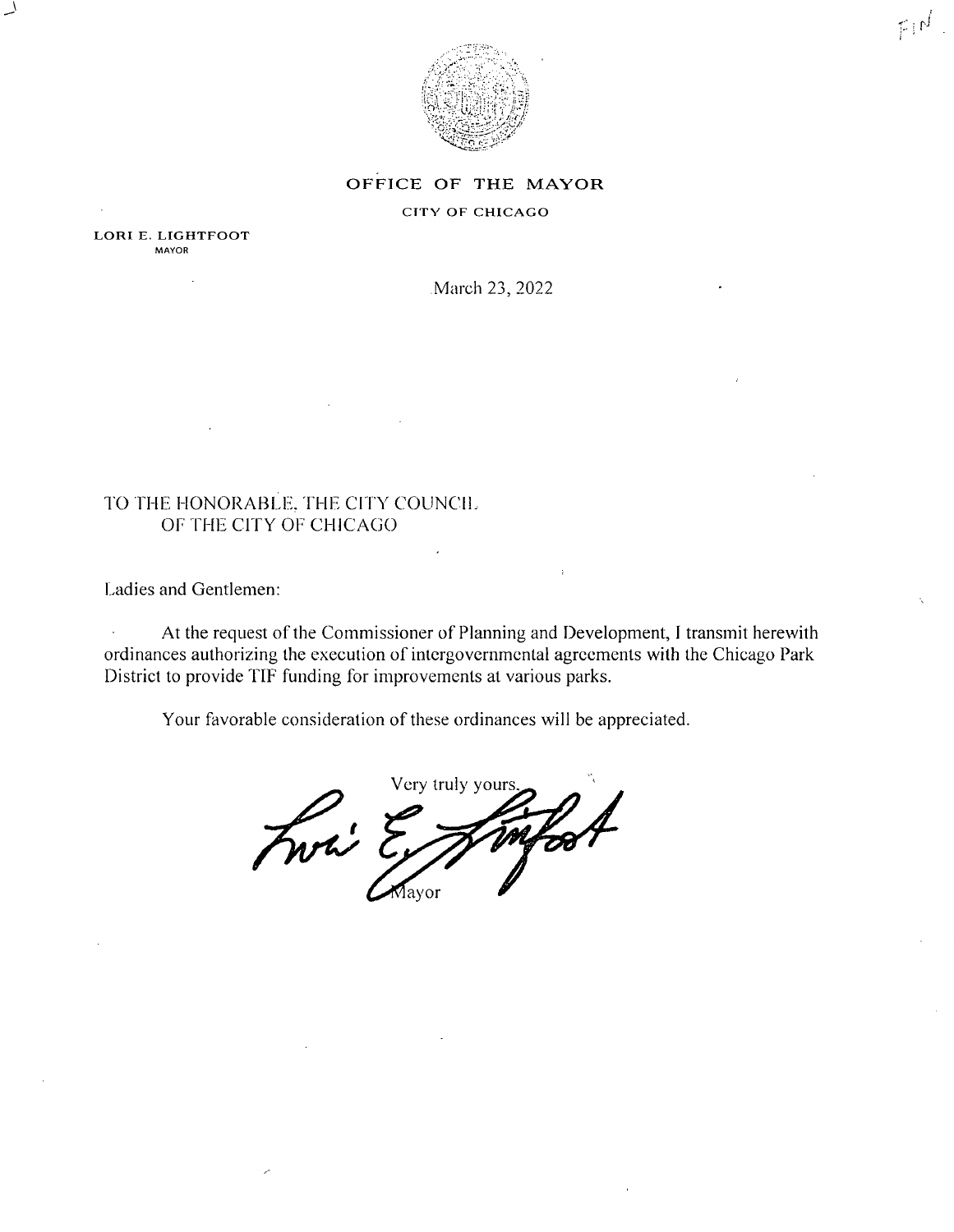#### **ORDINANCE**

WHEREAS, the City of Chicago (the "City"), is a home rule unit of government under Article VII, Section 6(a) of the 1970 Constitution of the State of Illinois, and as such may exercise any power and perform any function pertaining to its government and affairs; and

WHEREAS, the Chicago Park District (the "Park District"), is an Illinois municipal corporation and a unit of local government under Article VII, Section 1 of the 1970 Constitution of the State of Illinois, and as such is authorized to exercise control over and supervise the operation of all parks within the corporate limits of the City; and

WHEREAS, the City is authorized under the provisions of the Tax Increment Allocation Redevelopment Act, 65 ILCS 5/11-74.4-1 et seq., as amended from time to time (the "Act"), to finance projects that eradicate blight conditions and conservation factors that could lead to blight through the use of tax increment allocation financing for redevelopment projects; and

WHEREAS, under 65 ILCS 5/11-74.4-3(q)(7), incremental ad valorem taxes, which pursuant to the Act, have been collected and are allocated to pay redevelopment project costs and obligations incurred in the payment thereof ("Increment") may be used to pay all or a portion of a taxing district's capital costs resulting from a redevelopment project necessarily incurred or to be incurred in furtherance of the objectives of a redevelopment plan and project, to the extent the municipality by written agreement accepts and approves such costs; and

WHEREAS, the Park District is a taxing district under the Act; and

WHEREAS, the Park District is engaged in an ongoing program of construction and renovation projects at its parks and other Park District facilities ("Park Projects"); and

WHEREAS, pursuant to an ordinance adopted by the City Council of the City (the "City Council") on February 24, 2021, and published in the Journal of Proceedings forthe City Council for such date at pages 27586 through 27604, the City Council approved a form of an intergovernmental agreement attached thereto for a project at Donovan Park (the "Form Agreement"); and

WHEREAS, the Park District owns a park identified in Exhibit A (the "Park") located on the property identified in Exhibit A (the "Property"); and

WHEREAS, the Park District desires to undertake certain improvements to the Park as identified in Exhibit A (the "Project"); and

WHEREAS, the Property lies wholly within the boundaries of the Redevelopment Area (as hereinafter defined); and

WHEREAS, in accordance with the provisions of the Act, the City Council: (i) approved and adopted a redevelopment plan and project (the "Plan") for a portion of the City identified on Exhibit A (the "Redevelopment Area"); (ii) designated the Redevelopment Area as a "redevelopment project area"; and (iii) adopted tax increment allocation financing for the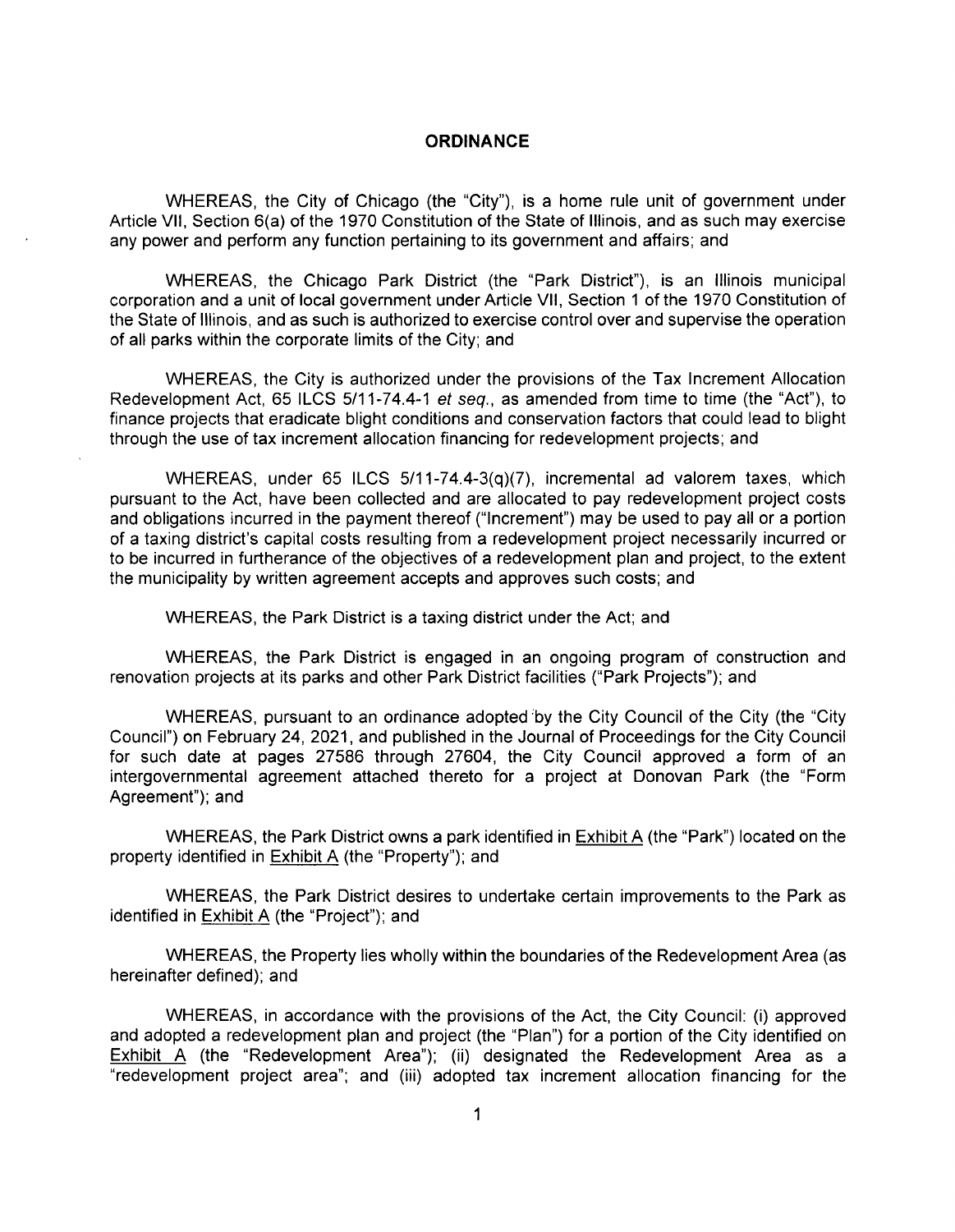Redevelopment Area, pursuant to ordinances (collectively, the "TIF Ordinances") adopted on the date (or dates, if subsequently amended) and published in the Journal for such date(s), identified on Exhibit A; and

WHEREAS, Increment collected from the Redevelopment Area shall be known as the "Redevelopment Area Increment"; and

WHEREAS, the Department of Planning and Development of the City desires to use a portion of the Redevelopment Area Increment in an amount not to exceed the amount identified in  $Exhibit A$  for the purpose of wholly or partially funding certain costs of the Project (the "TIF-Funded Improvements") to the extent and in the manner provided in this ordinance and the Agreement (as hereinafter defined); and

WHEREAS, a detailed budget for the Project (the "Project Budget") and an itemized list of the TIF-Funded Improvements are each incorporated into Exhibit A; and

WHEREAS, the Plan contemplates that tax increment financing assistance would be provided for public improvements, such as the Project, within the boundaries of the Redevelopment Area; and

WHEREAS, in accordance with the Act, the TIF-Funded Improvements shall include such of the Park District's capital costs necessarily incurred or to be incurred in furtherance of the objectives of the Plan, and the City has found that the TIF-Funded Improvements consist of the cost of the Park District's capital improvements that are necessary and directly result from the redevelopment project constituting the Project and, therefore, constitute "taxing districts' capital costs" as defined in Section 5/11-74.4-3(u) of the Act; and

WHEREAS, the City and the Park District wish to enter into an intergovernmental agreement in substantially similar form to the Form Agreement, substituting the Project-specific terms with the information contained in **Exhibit A**, whereby the City shall pay for or reimburse the Park District for the TIF-Funded Improvements related to the Project (the "Agreement"); now, therefore,

BE IT ORDAINED BY THE CITY COUNCIL OF THE CITY OF CHICAGO:

SECTION 1. The above recitals are expressly incorporated in and made a part of this ordinance as though fully set forth herein.

SECTION 2. The City hereby finds that the TIF-Funded Improvements, among other eligible redevelopment project costs under the Act approved by the City, consist of the cost of the Park District's capital improvements that are necessary and directly result from the redevelopment project constituting the Project and, therefore, constitute "taxing districts' capital costs" as defined in Section 5/11-74.4-3(u) of the Act.

SECTION 3. The Commissioner of Planning and Development and a designee are each hereby authorized, subject to approval by the City's Corporation Counsel, to negotiate, execute and deliver the Agreement and such other documents as may be necessary to carry out and comply with the provisions of the Agreement, with such changes, deletions and insertions as shall be approved by the persons executing the Agreement on behalf of the City.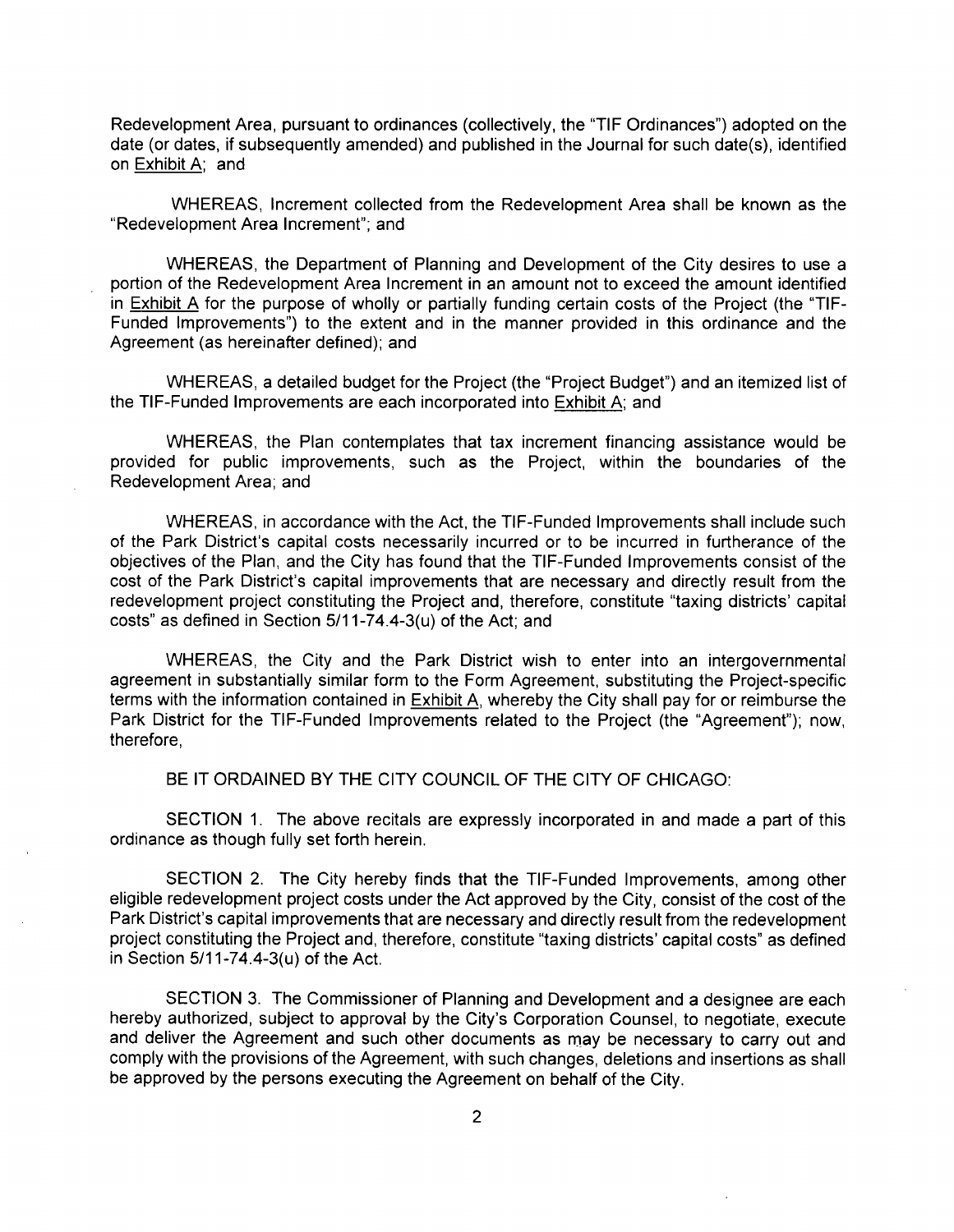SECTION 4. To the extent that any ordinance, resolution, rule, order or provision of the Municipal Code of Chicago, or part thereof, is in conflict with the provisions of this ordinance, the provisions of this ordinance shall control. If any section, paragraph, clause or provision of this ordinance shall be held invalid, the invalidity of such section, paragraph, clause or provision shall not affect any other provisions of this ordinance.

SECTION 5. This ordinance shall be in full force and effect from and after the date of its passage and approval.

 $\overline{\phantom{a}}$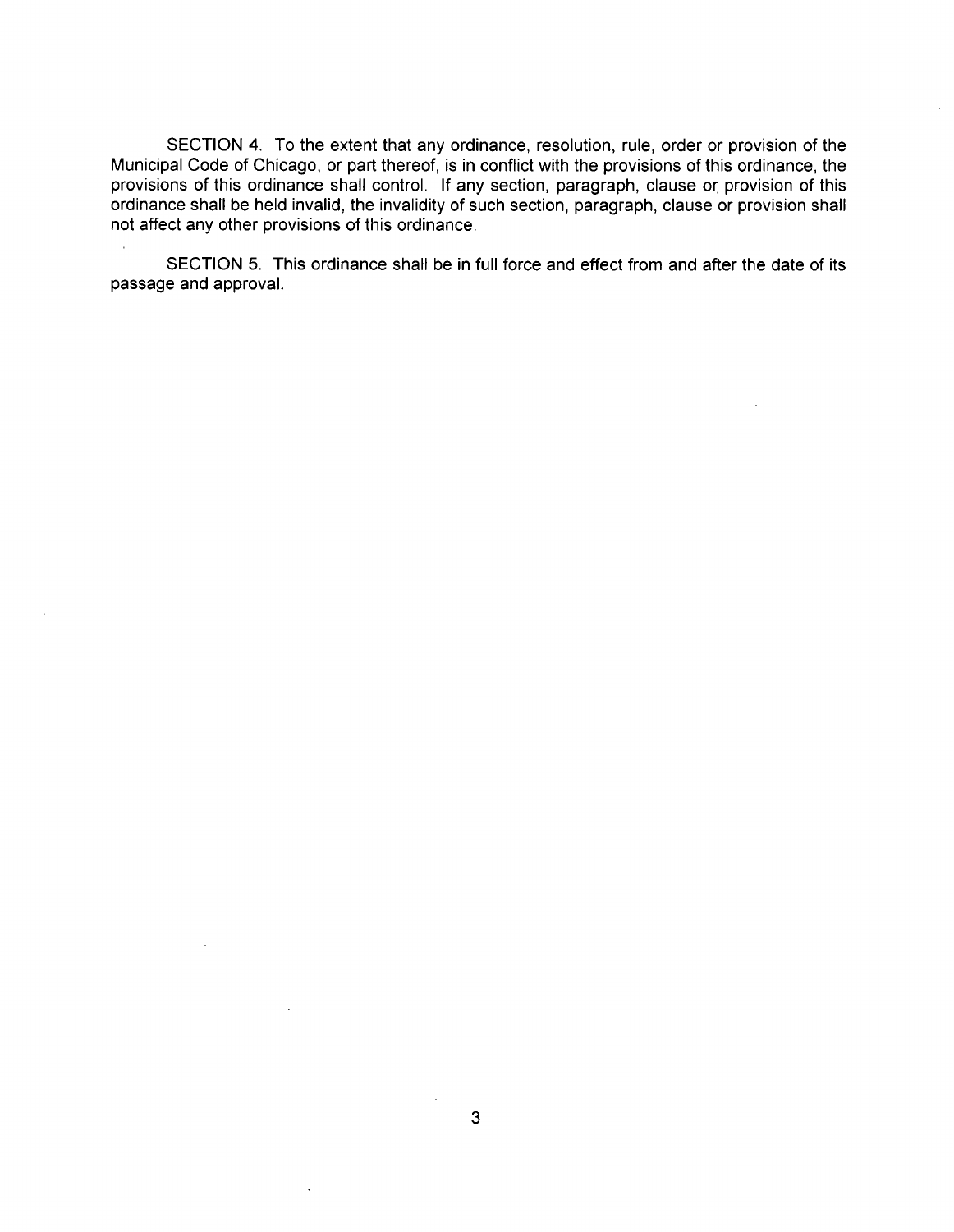## **EXHIBIT A**

- 1. Park: Kennedy (Dennis) Park.
- 2. Property: 11320 South Western Avenue, Chicago, Illinois 60655.
- 3. Project: Work at the Park shall include the construction of a new baseball and softball practice batting tunnel, to include fencing, netting, new ground surfacing.
- 4 Amount of Redevelopment Area Increment: Not to exceed \$40,000.

### **5. Project Budget:**

| Sources                        | Amount   |
|--------------------------------|----------|
| Western Avenue/Rock Island TIF | \$40,000 |
| Total                          | \$40,000 |

| Uses                                 | Amount   |
|--------------------------------------|----------|
| Construction of a new batting tunnel | \$40,000 |
| Total                                | \$40,000 |

- $6.$ TIF-Funded Improvements: Work at the Park shall include the construction of a new baseball and softball practice batting tunnel, to include fencing, netting, new ground surfacing.
- $7<sub>1</sub>$ Redevelopment Area: Western Avenue/Rock Island Redevelopment Project Area.
- 8. Date of adoption and Journal page numbers of TIF Ordinances (Including any amendments): Under ordinances adopted on February 8, 2006, and published in the Journal of Proceedings (the "Journal") of the City Council of the City (the "City Council") for such date at pages 69481 through 69641, the City Council: (i) approved a redevelopment plan and project (the "Redevelopment Plan") for the Western Avenue/Rock Island Redevelopment Project Area; (ii) designated the Western Avenue/Rock Island Redevelopment Project Area as a "redevelopment project area" within the requirements of the Act; and (iii) adopted